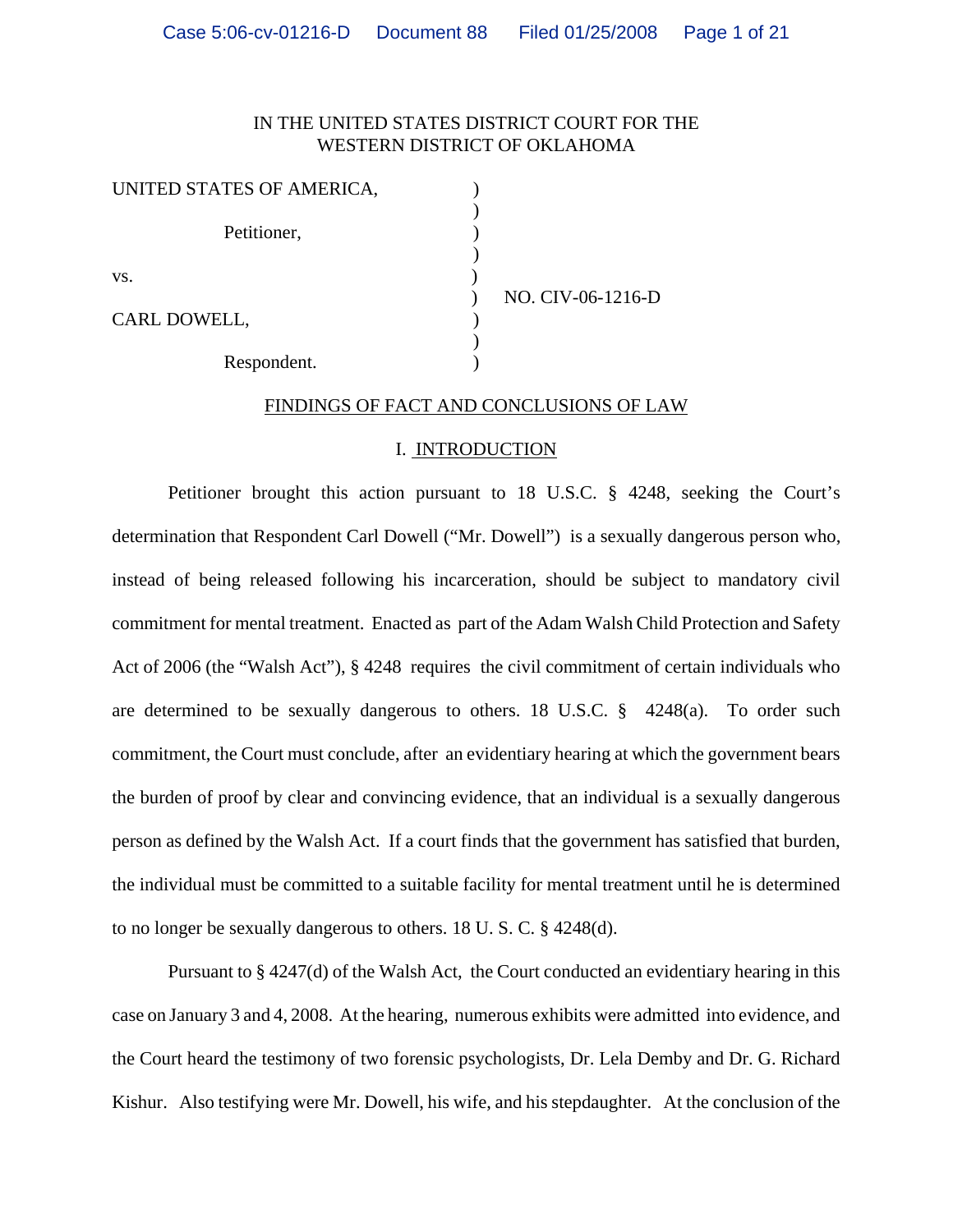hearing, the Court took the matter under advisement, and the parties were authorized to submit revised proposed findings of fact and conclusions of law. The parties' submissions have now been filed and reviewed by the Court. Having fully considered the evidence and governing law, the Court enters its findings of fact and conclusions of law.

### II. FINDINGS OF FACT

1. Mr. Dowell was convicted by a federal jury in August 1985 of four counts: Rape, Carnal Knowledge of a Female Under Sixteen, Causing Abuse to a Child under Eighteen, and Simple Assault; these charges were based on Mr. Dowell's November 1984 sexual assault of an eight-yearold girl who was the daughter of Mr. Dowell's friend.

2. Upon conviction, Mr. Dowell was sentenced to a twenty-year term of incarceration, with an original expiration date in December 2006.

3. At the time of his August 1985 conviction, Mr. Dowell had previously been convicted of two other sex-based offenses:

- a. April 1983, while stationed in Germany as a member of the United States Army, Mr. Dowell was found guilty of exposing himself and masturbating in view of school children and women passing by his apartment at various times between July 1981 and January 1982; and
- b. In April 1985, Mr. Dowell was convicted of Sexual Child Abuse in Maryland state court; the conviction was based on the court's finding that Mr. Dowell forced his sixyear-old stepdaughter to watch pornographic videos and to kneel and masturbate his genitals; at that time, the stepdaughter also reported that Mr. Dowell had performed oral sex on her on two occasions and had threatened to spank her if she reported this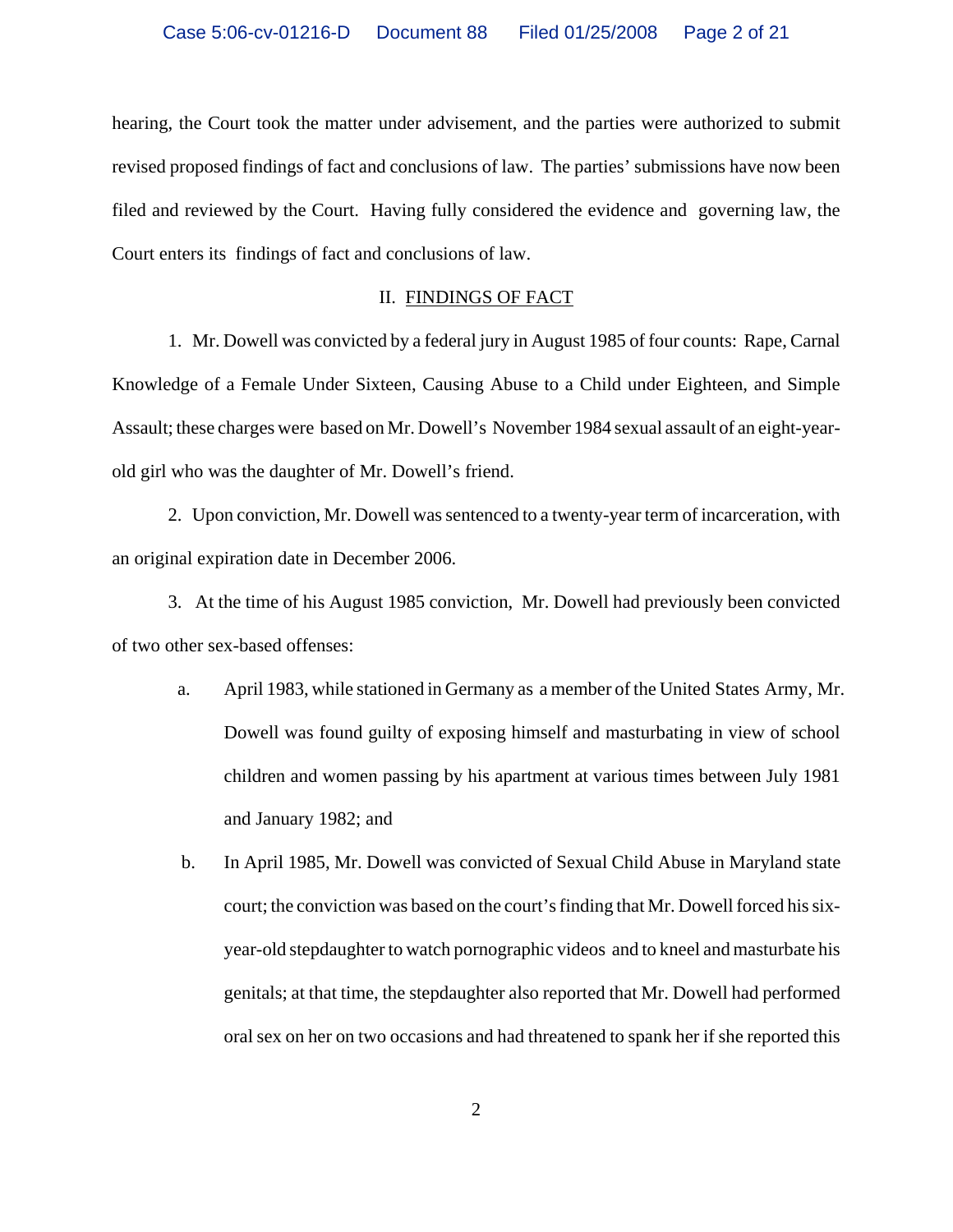conduct to her mother. At the time of his 1985 federal conviction, Mr. Dowell was in state custody for this conviction.

4. Mr. Dowell was mandatorily released from federal custody in July of 1998.

5. After his July 1998 release, Mr. Dowell married Lee Dowell, whom he had met during his incarceration. Mrs. Dowell resides in Olive Branch, Mississippi.

- 6. Between 1998 and 2006 Mr. Dowell was paroled and rearrested on the following dates:
	- a. In July 1998, he was released on mandatory conditions of release;
	- b. In January 2001, his release was revoked because of positive drug screens and violations of his substance abuse treatment requirement, and he was returned to custody;
	- c. In July 2001, Mr. Dowell was again paroled and released;
- d. In September 2002, Mr. Dowell's release was revoked for positive drug screens and for failure to attend substance abuse and sex offender counseling sessions; he was returned to custody;
- e. In April 2003, Mr. Dowell was again paroled and released;
- f. In October 2003, Mr. Dowell's release was again revoked because of drug and treatment violations, and he was again placed in custody;
- g. In July 2004, he was again paroled and released;
- h. In September 2005, Mr. Dowell's release was again revoked because of positive drug screens and failure to participate in required treatment; he was again incarcerated;
- I. In April 2006, he was again released;
- j. In July, 2006, Mr. Dowell was returned to custody after his release was revoked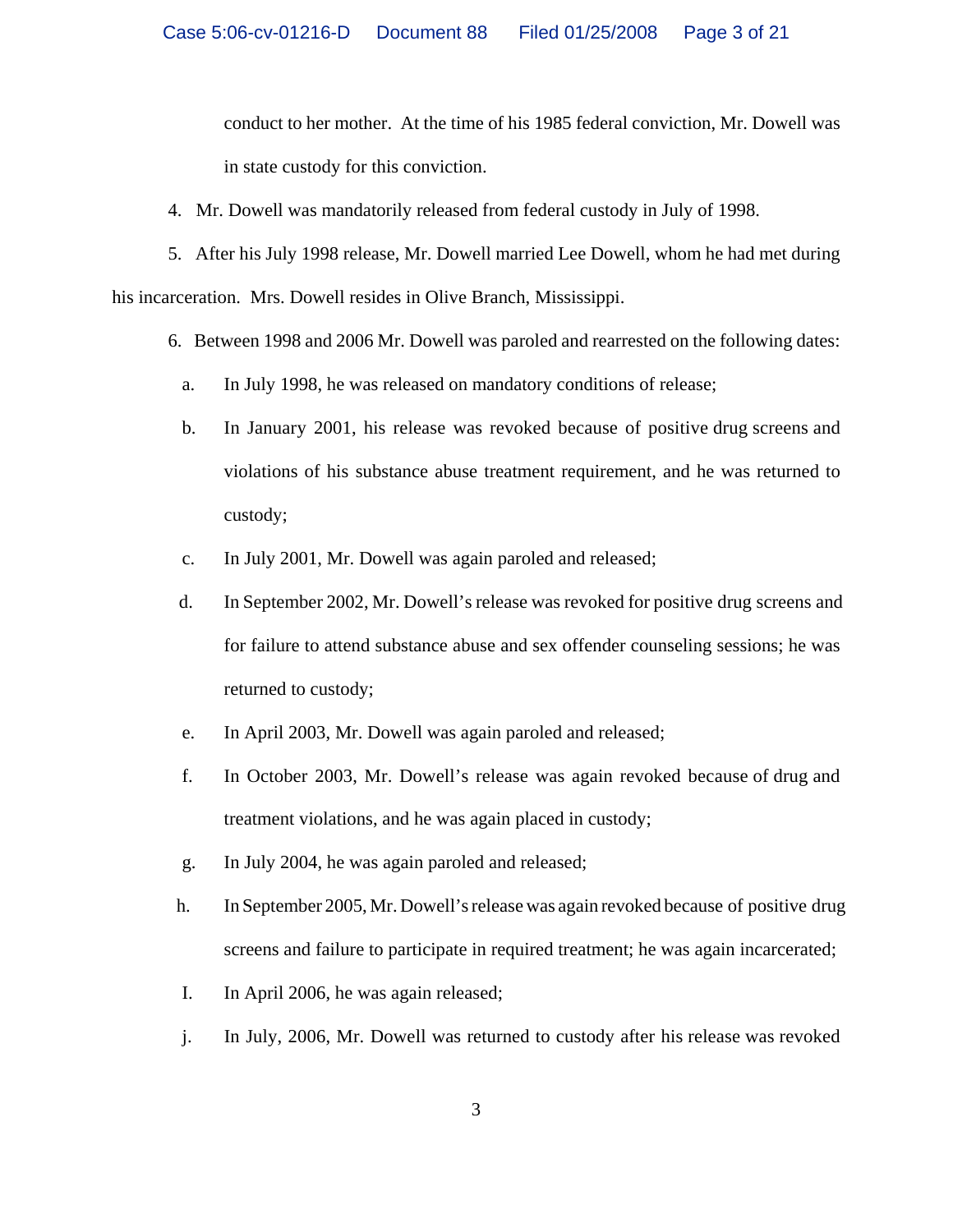because of his drug use within one week of his prior release and because he failed to report for supervision.

7. Each time he was released from 1998 through April 2006, Mr. Dowell lived with Mrs. Dowell in Mississippi, where he has registered as a sex offender. *See* Respondent's Ex. 3. During these periods, he was occasionally employed.

8. During the time period from his initial release in 1998 through his most recent release in April 2006, there were no reports that Mr. Dowell engaged in child molestation or abuse or in any form of sexually violent conduct.

9. Mr. Dowell has been on release status for a cumulative total of approximately 44 months from December 1984 to the date of the hearing on January 3, 2008.

10. At the time of the hearing in this case, Mr. Dowell was 53 years old.

11. While in Bureau of Prisons custody following his July 2006 parole revocation, Mr. Dowell executed an "Expedited Revocation Proposal" provided by the United States Parole Commission. The proposal was executed on October 27, 2006, and the Parole Commission issued an "Expedited Revocation" form on November 1, 2006. Pursuant to the Expedited Revocation form, all time spent by Mr. Dowell on mandatory release was credited to his sentence, and his sentence would "continue to expiration."

12. On November 3, 2006, the Certification Review Panel of the Bureau of Prisons, headed by Dr. William T. Bickart, convened and certified Mr. Dowell as a "sexually dangerous person" in accordance with 18 U.S.C. § 4248(a). Dr. Bickart certified that "Mr. Dowell is a sexually dangerous person as defined by 18 U.S.C. § 4247(a)(5), and sexually dangerous to others as defined by 18 U.S.C.  $§$  4247(a)(6)."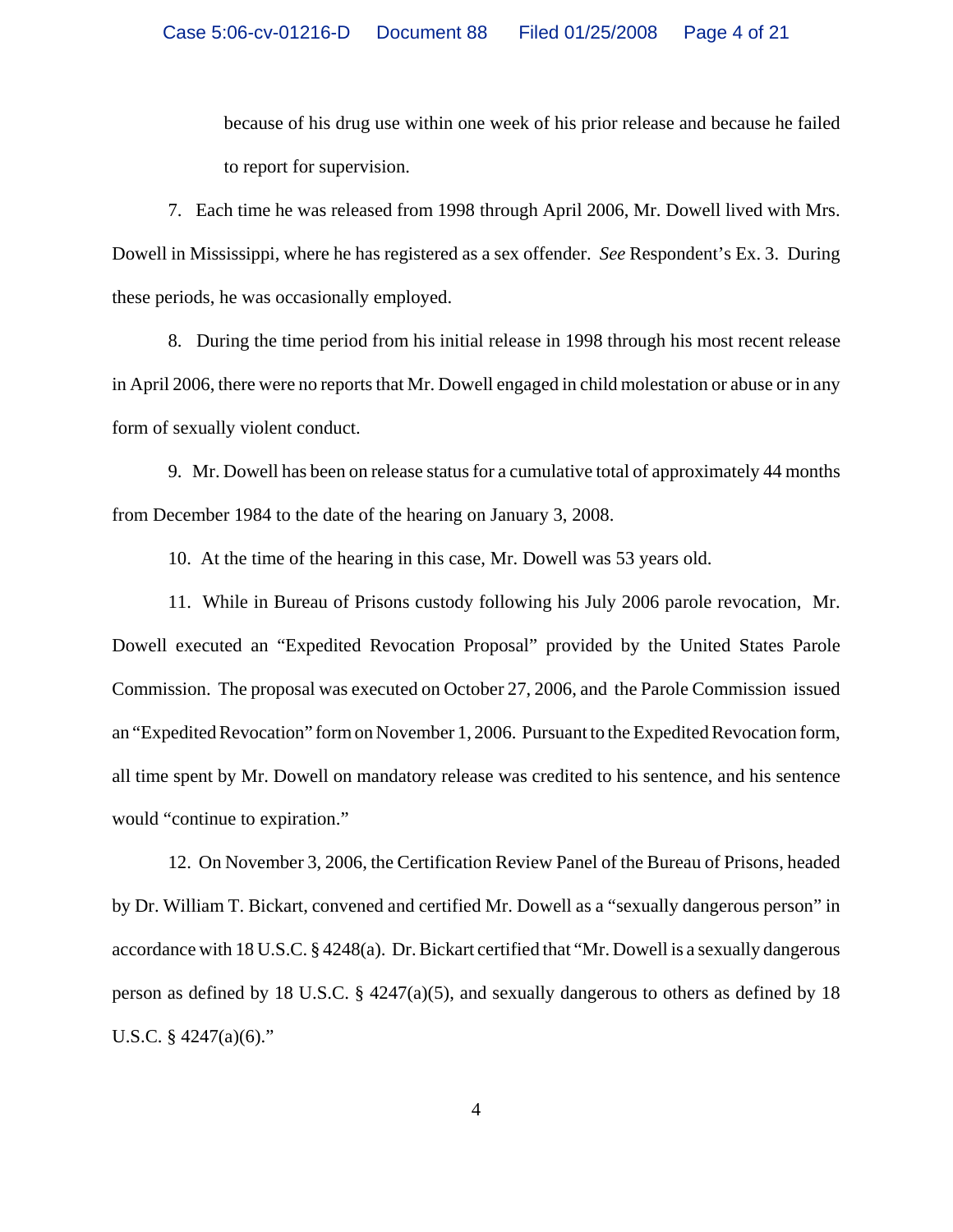13. Upon receipt of the certificate, as authorized by § 4248(a) of the Walsh Act, the United States Attorney for the Western District of Oklahoma filed this action, seeking the Court's determination that Mr. Dowell is a sexually dangerous person as defined by the Act.

 14. As a result of the certificate filed by Dr. Bickart, Mr. Dowell's release has been stayed as required by 18 U.S.C. § 4248(a), and he has remained in the custody of the Bureau of Prisons.

 15. Following the filing of this action, the Court ordered a psychiatric or psychological examination of Mr. Dowell, as authorized by § 4248(b) of the Act; pursuant to that provision, the Court also directed that a report of the examination be filed in this action.

16. The psychological examination ordered by the Court was conducted by Dr. Lela Demby, the Sex Offender Forensic Psychologist for the Bureau of Prisons at the Federal Correctional Institution in Butner, North Carolina, ("FCI – Butner"), which the Bureau of Prisons has designated as a center for the evaluation and treatment of sex offenders. Following her examination of Mr. Dowell, Dr. Demby prepared a Forensic Report; her report was filed with the Court and admitted at the hearing as Petitioner's Exhibit 2 ("Demby Report").

17. Following the receipt of the Demby Report, Mr. Dowell asked the Court to authorize him to retain a psychologist to conduct an examination on his behalf; the Court granted that request, and Mr. Dowell retained Dr. G. Richard Kishur, a forensic psychologist in private practice who has extensive experience in treating sex offenders. Dr. Kishur prepared a written report of his evaluation of Mr. Dowell; his report was filed with the Court and admitted at the hearing as Dowell Exhibit 1 ("Kishur Report").

18. The parties do not challenge the qualifications of Dr. Demby or Dr. Kishur to offer expert testimony in connection with their respective forensic psychological evaluations of Mr.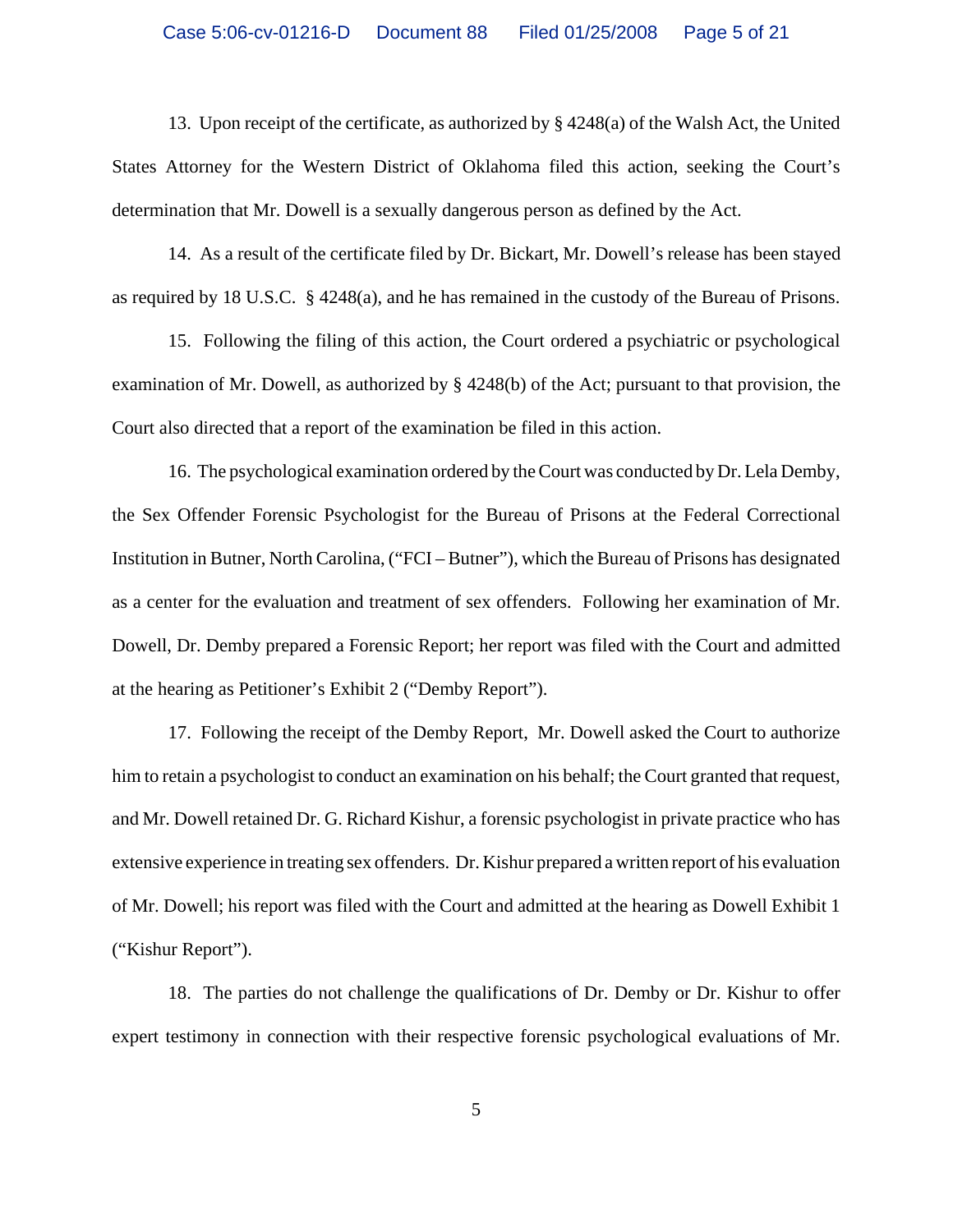Dowell. Accordingly, the Court need not discuss their respective qualifications, but notes that each has submitted a curriculum vitae establishing that Drs. Demby and Kishur are extremely well qualified by education and experience to offer their opinions regarding whether Mr. Dowell is a sexually dangerous person as defined by the Walsh Act. A copy of Dr. Demby's curriculum vitae was admitted at the hearing as Petitioner's Exhibit 7, and Dr. Kishur's curriculum vitae was admitted as Respondent's Exhibit 1B.

19. In connection with her evaluation of Mr. Dowell, Dr. Demby reviewed a significant amount of material, including his Bureau of Prisons central file, the U. S. Parole Commission file, and the available police reports regarding his prior convictions. Mr. Dowell's Bureau of Prisons file, submitted as Petitioner's Exhibit 1, reflects no incidents of exhibitionism or sexual misconduct during his incarceration from 1985 through 1998. There are also no reports of exhibitionism or sexual misconduct during his subsequent returns to custody after his parole violations from 1998 to the present. Dr. Demby also acknowledged that Mr. Dowell's Bureau of Prisons file reflects an overall positive record as an inmate; he earned his GED within two years of his 1985 incarceration, and he successfully completed training programs. He had only two disciplinary infractions during his incarceration from 1985 to the present, and neither involved sexual conduct of any type. His prison work records were also good. Mr. Dowell has a very good institutional record, according to Dr. Demby.

20. Dr. Demby testified that she met with Mr. Dowell five times, and interviewed him for a total of approximately four and one-half hours. She administered a diagnostic test, the Minnesota Multiphasic Personality Inventory, Second Edition ("MMPI-2"), which she described as "an assessment of personality characteristics and overall level of emotional adjustment"consisting of 567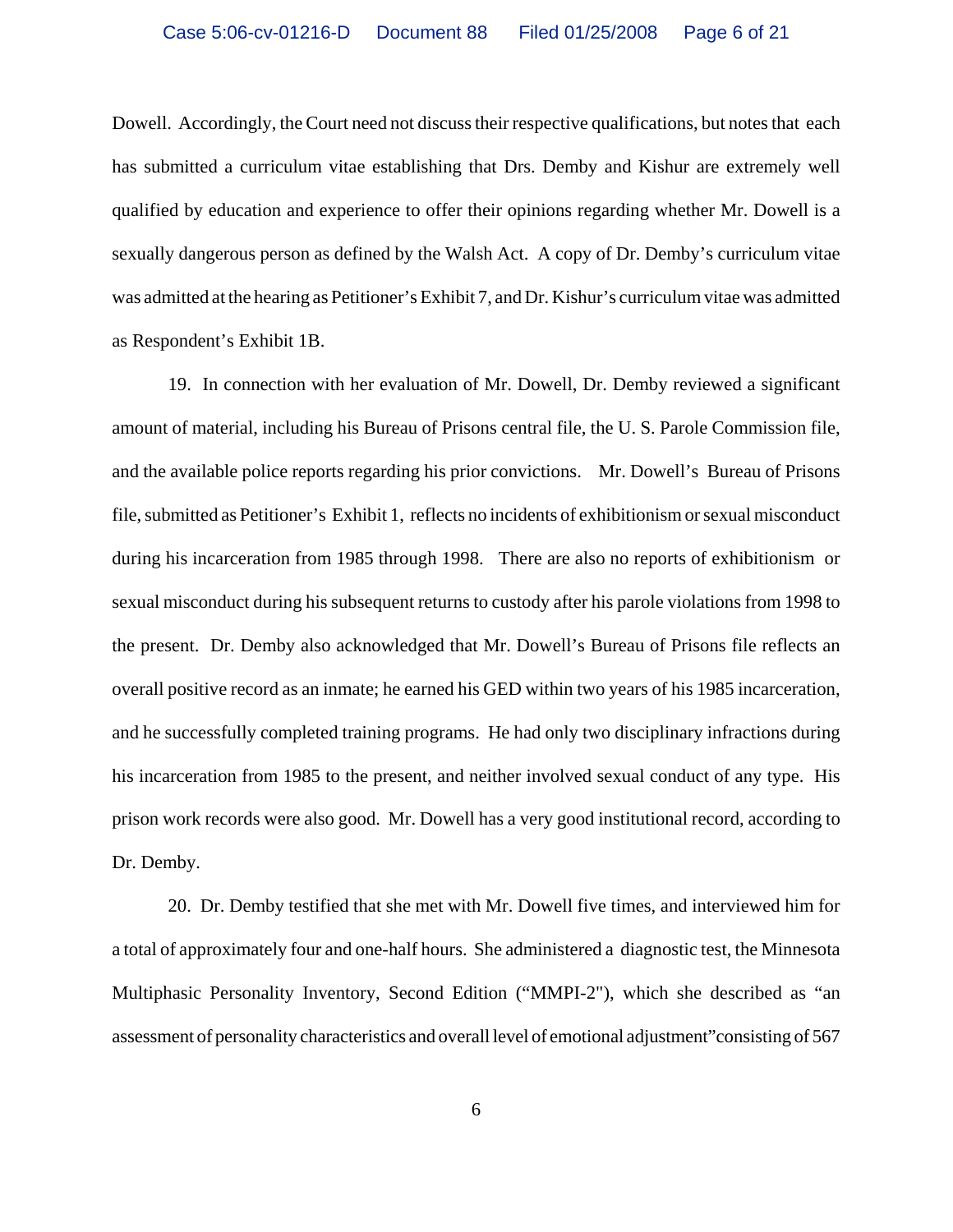true-false questions. Demby Report, p. 12.

21. Based on the foregoing interviews, her review of documents, and the MMPI-2 results,

Dr. Demby determined that, by application of the Diagnostic and Statistical Manual of Mental Disorders, Fourth Edition, Text Revision ("DSM-IV"), the following current diagnoses apply to Mr. Dowell:

| Axis I:   | Pedophilia, Sexually Attracted to Females,<br>302.2<br>Nonexclusive Type |
|-----------|--------------------------------------------------------------------------|
|           | Exhibitionism<br>302.4                                                   |
|           | 303.90 Alcohol Dependence, in a Controlled Environment                   |
|           | 305.60 Cocaine Abuse                                                     |
|           | 305.20 Cannabis Abuse                                                    |
|           | 305.50 Opioid Abuse (heroin)                                             |
| Axis II:  | 301.7 Antisocial Personality Disorder                                    |
| Axis III: | None                                                                     |
| Axis IV:  | Interactions with the legal system                                       |
| Axis V:   | Current GAF: 80                                                          |

Demby Report, p. 13.

22. Dr. Demby testified that Mr. Dowell's history reflects that he initially denied engaging in the conduct for which he was incarcerated in 1984 and 1985, and his responses to her questions during personal interviews reflected his desire to place himself in an overly positive light. She concluded that he was not entirely forthcoming in his responses and that she perceived a pattern of denial by Mr. Dowell.

23. Dr. Demby also was aware that, during Mr. Dowell's period of incarceration, the Bureau of Prisons administered several psychological evaluations. These documents were admitted into evidence as Respondent's Exhibit 5. Five documents are entitled "Psychological Services Intake Screening Summary;" these were prepared on five occasions from 1995 through 2003, and reflect evaluations conducted when Mr. Dowell was transferred to different Bureau of Prisons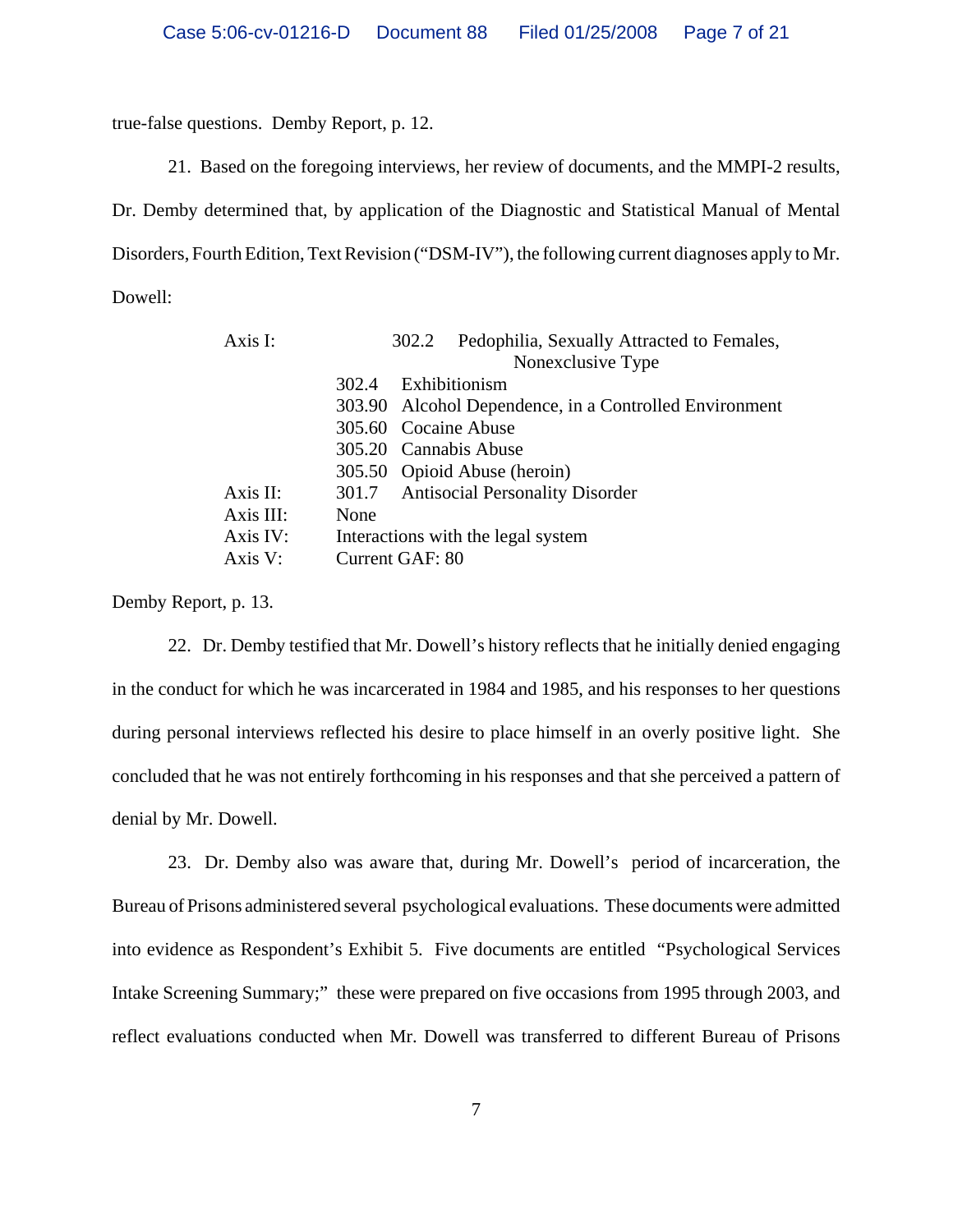facilities. A sixth evaluation is also included in Respondent's Exhibit 5; it is entitled "Federal Bureau of Prisons Psychology Data System," and bears the notation of "09-01-2005 - Intake Screening." These six documents do not include any recommendation for psychological counseling or treatment for sexual misconduct; and Mr. Dowell was not referred for mental health counseling on any of these occasions. Indeed, five of the documents reflect a determination of no significant acute psychological issues regarding Mr. Dowell.

24. In her evaluation of Mr. Dowell, Dr. Demby also utilized several actuarial assessment methods which are designed to assess an individual's risk of sexual recidivism. The actuarial tools utilized include: a) the Static-99, described as an actuarial instrument designed to "estimate the probability of sexual and violent recidivism among males who have already been charged or convicted of at least one sexual offense against a child or non-consenting adult;" b) the Rapid Risk Assessment for Sex Offense Recidivism ("RRASOR"), which consists of "four variables comprising both a risk assessment instrument on their own, and four of the ten variables on the Static-99;" c) the Minnesota Screening Tool for Sex Offenders-Revised ("MnSOST-R"), a 16-item instrument developed by the Minnesota Department of Corrections to assess sex offenders for possible civil commitment under Minnesota's sexual predator laws; and d) the Hare Psychopathy Checklist ("PCL-R"), a 20-item clinical rating scale used to assess a profile of behaviors and personality traits related to a "widely understood clinical conception of psychopathy in male forensic populations." Demby Report, pp. 16-17.

25. On the Static-99 instrument, Mr. Dowell's score was eight on a scale of zero to twelve; according to Dr. Demby a score of eight is associated with a 57% rate of detected sexual reoffending within the first 15 years. Demby Report, p 16. That percentage is based on the Static-99 Coding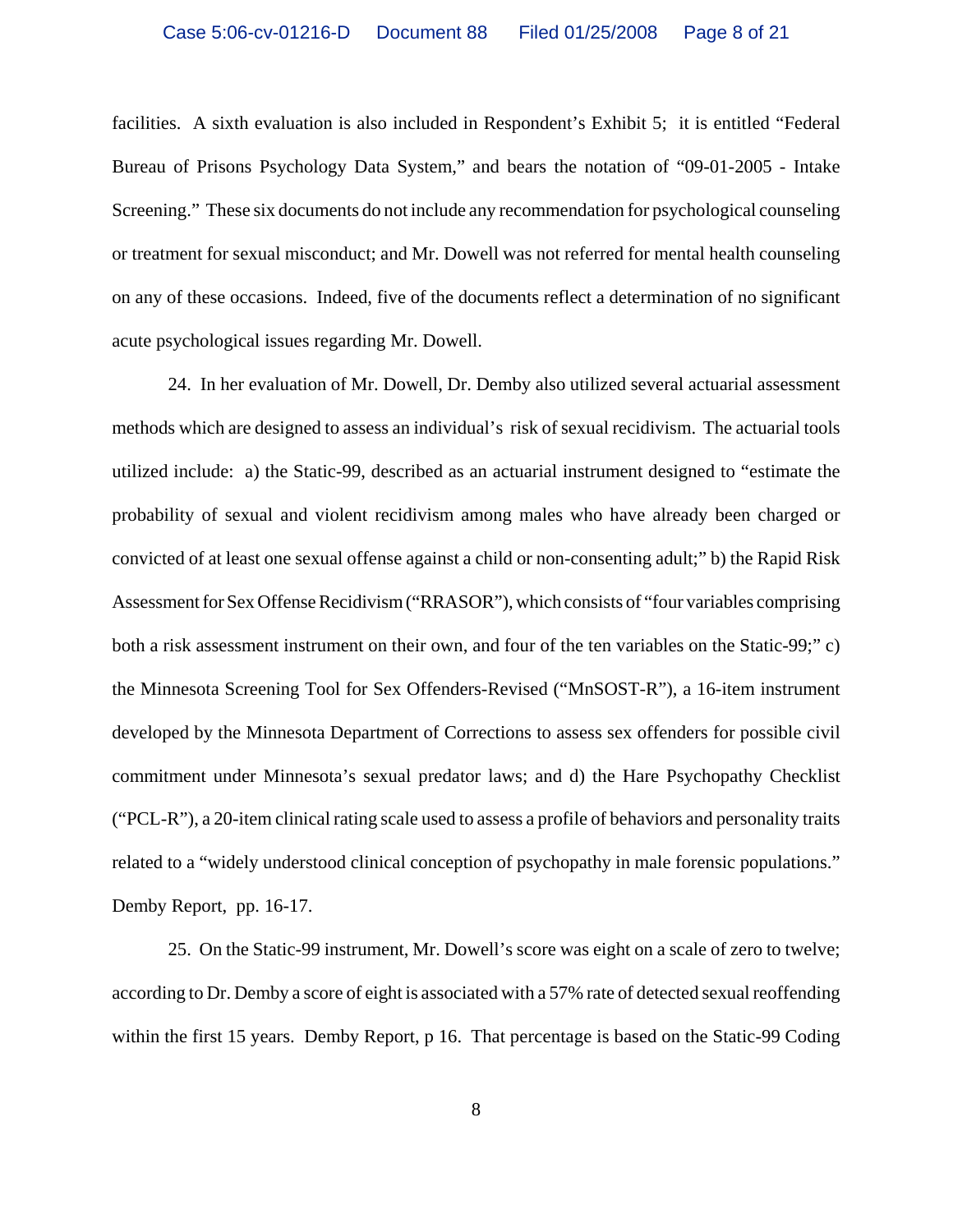Rules Revised-2003, a copy of which was admitted as Court Exhibit 1. The authors of the Static-99 Coding Rules state that the Static-99 "demonstrates only moderate predictive accuracy." Court Ex. 1, p. 3.

26. Dr. Demby reported that Mr. Dowell scored a four on the RRASOR instrument, which has a score range of zero to six; that score is associated with a 48.6% risk of reoffending within a ten-year period. Demby Report, p. 16. The RRASOR instrument has a margin of error of  $+/- 8.3\%$ .

27. According to Dr. Demby, the MnSOST-R measures the risk of recidivism based on twelve static or unchangeable factors and four dynamic or changeable factors. The range of scores for the MnSOST-R is -16 to +31; Mr. Dowell scored a 15, which is in the high range, according to Dr. Demby. The percentage of recidivism resulting from test scores on the MnSOST-R varies according to the "base rate" utilized; the instrument measures recidivism rates for a 35% estimated base rate, a 21% estimated base rate, and a 15% estimated base rate. Comparing Mr. Dowell's score of 15 to other offenders having that score, there was an 88% rate of reoffending if a 35% estimated base applies; 78% of those having a sore of 15 reoffended if a 21% base rate applied; and 70% reoffended if a 15% base rate applied. Dr. Demby concluded that, applying the most conservative base rate of 15%, Mr. Dowell's risk of reoffending is high under the MnSOST-R analysis. Demby Report at pp. 16-17. The MnSOST-R has a margin of error of  $\pm$  – 18.3%.

28. Dr. Demby explained that the Hare Psychopathy Checklist ("PCL-R") is a "20-item clinical rating scale used to assess a profile of behaviors and inferred personality traits related to a widely understood clinical conception of psychopathy in male forensic populations." Demby Report at p. 17. It does not correlate directly with sexual reoffending; however, she states that a deviant sexual arousal pattern coupled with a high PCL-R score predicts sexual reoffending; a high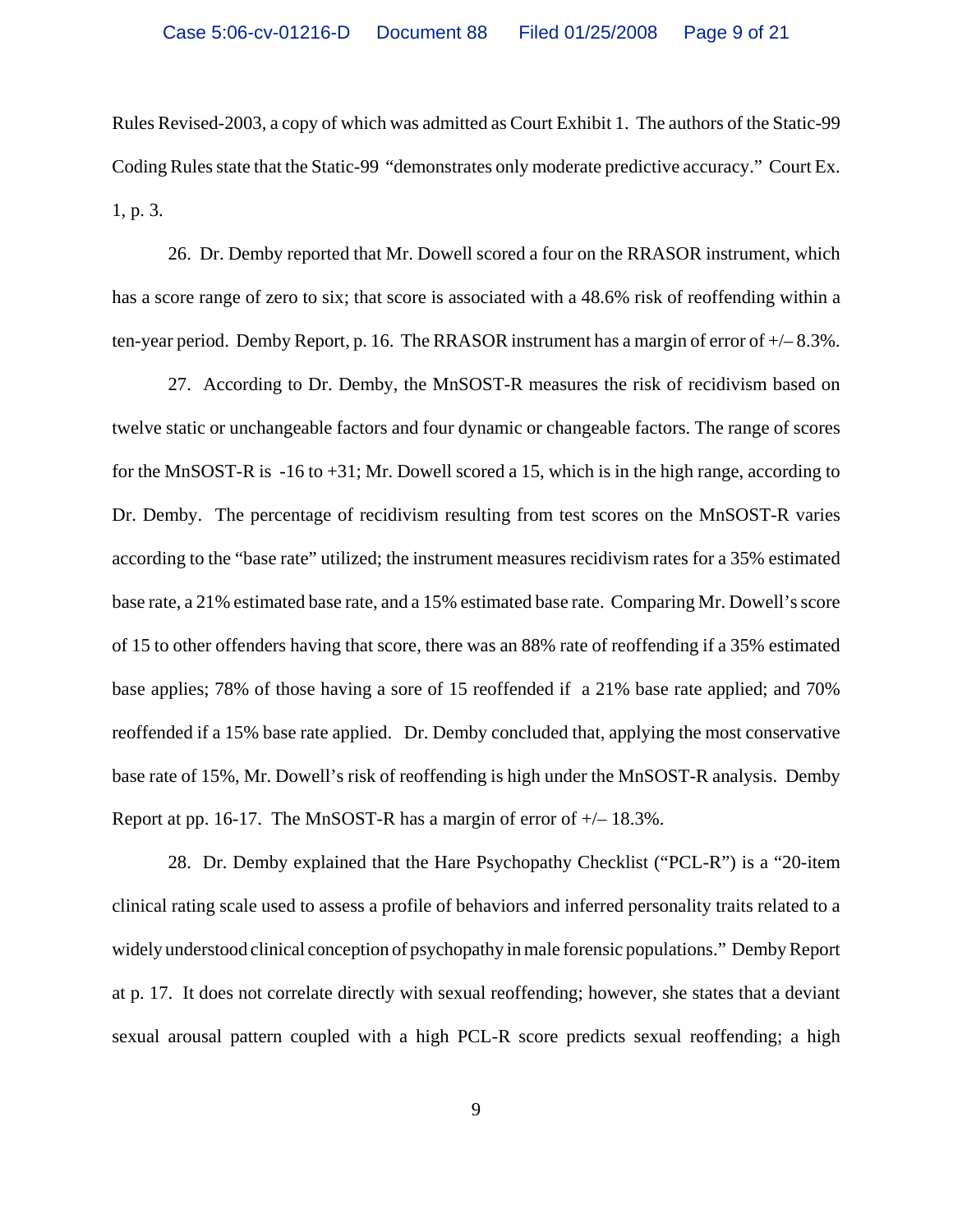psychopathy rating also has been shown to predict treatment failure. On the PCL-R, Mr. Dowell scored a 30, which places him in the  $77<sup>th</sup>$  percentile of male prison inmates. Dr. Demby also states that this score indicates that his "self-report" should be viewed with caution where it differs from his records because lying and manipulation are characteristics of psychopathy. *Id.* The PCL-R has a margin of error of +/– 8.

29. In addition to her evaluation of the diagnostic and risk assessment tests, Dr. Demby's opinion is based on Mr. Dowell's personal and criminal history, his failure to comply with past treatment, his chronic substance abuse, and his offense characteristics. She concludes that his two paraphilias (pedophilia and exhibitionism), four substance abuse diagnoses, and significant personality disorder, when combined with his scores on the risk assessment instruments, indicate "a very high risk of future sexual reoffense." Demby Report, p. 19. Furthermore, his diagnoses of pedophilia, exhibitionism and anti-social personality disorder are "chronic, pervasive, and deeply ingrained;" thus, she concludes, he is a person suffering from a serious mental illness, abnormality, or disorder, as a result of which he would have serious difficulty in refraining from sexually violent conduct or child molestation. *Id.* 

30. Dr. Kishur examined Mr. Dowell and interviewed him for approximately four to five hours. Dr. Kishur reviewed Dr. Demby's report and the diagnostic tests and risk assessment instruments she utilized in her evaluation of Mr. Dowell. Dr. Kishur agreed that the tests and assessment instruments utilized by Dr. Demby are appropriate means of diagnosing Mr. Dowell and of assessing the risk of recidivism. He did not undertake to re-administer these tests and did not express significant disagreement with the results (although his scoring of the PCL-R resulted in a score lower than 30). His disagreement with Dr. Demby's conclusions is based primarily on the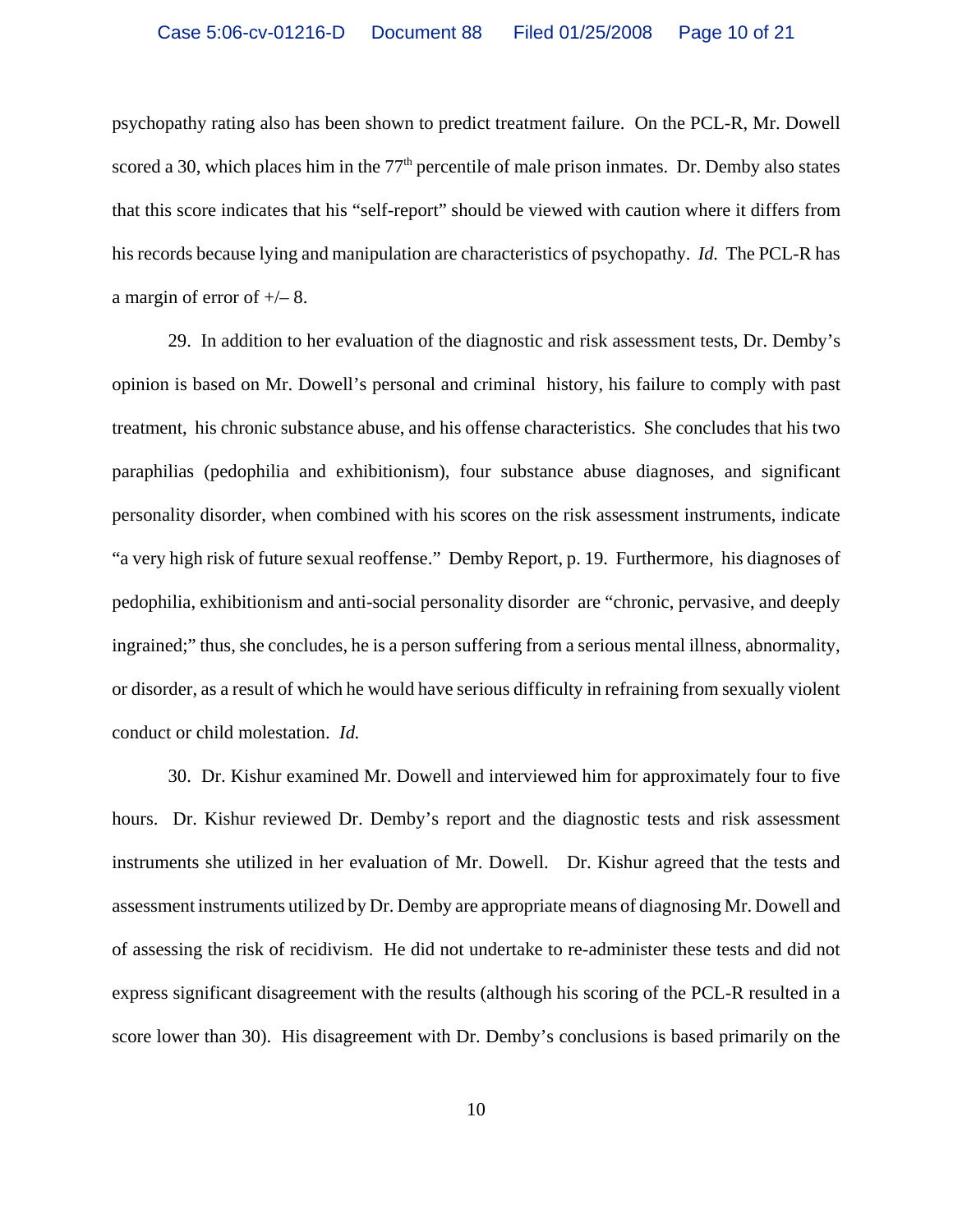application of the tests and assessments to Mr. Dowell without taking into consideration his observed behavior since 1985. Specifically, with respect to the DSM-IV, he indicated the diagnoses at Axis I of pedophilia and exhibitionism should be amended to note "by history," as the incidents on which these findings are based occurred more than 20 years prior to the current diagnosis. Kishur Report, p. 12. Dr. Kishur also agreed that the results of the actuarial risk assessments administered by Dr. Demby shows that Mr. Dowell is in the "high risk range for sexual recidivism." *Id.*, p. 10. Dr. Kishur testified, however, that the statistical assessment must be considered in light of the other circumstances involving Mr. Dowell; in particular, Dr. Kishur noted the complete absence of any evidence of exhibitionism, child abuse, or child molestation since 1985, including the time periods in which he was not incarcerated. Dr. Kishur testified that circumstances particular to Mr. Dowell place his case outside the actuarial scheme, due to: 1) the significant length of time since Mr. Dowell's last sexual offense and the failure of the actuarial tools to account for such elapsed time; and 2) the inclusion of the 1982 indecent exposure incident – which was a non-contact, non-violent offense not particularly targeted toward children – which distorts the actuarial conclusions. While both Dr. Kishur and Dr. Demby recognize that the probability of recidivism decreases with age, the data are apparently inconclusive regarding the extent of this decrease before age 60.<sup>1</sup> Dr. Kishur further opines that there is "no support in the psychological tests administered for assigning a current diagnosis of a major mental disorder in this case." Kishur Report, p. 11. He agrees that Mr. Dowell has "characteristics, verified by the records reviewed, indicative of Antisocial Personality Disorder." *Id.* However, he adds, "an antisocial personality is not the same as, and should not be confused with, psychopathy. The result of the PLC-R does not support psychopathy as a current disorder."

*<sup>1</sup> Material contained within Court Exhibit 1, Static-99 Coding Rules, however, depicts a significant drop generally in sex offender recidivism beyond age 50. Mr. Dowell is 53 years old. See Court Ex. 3, p. 24.*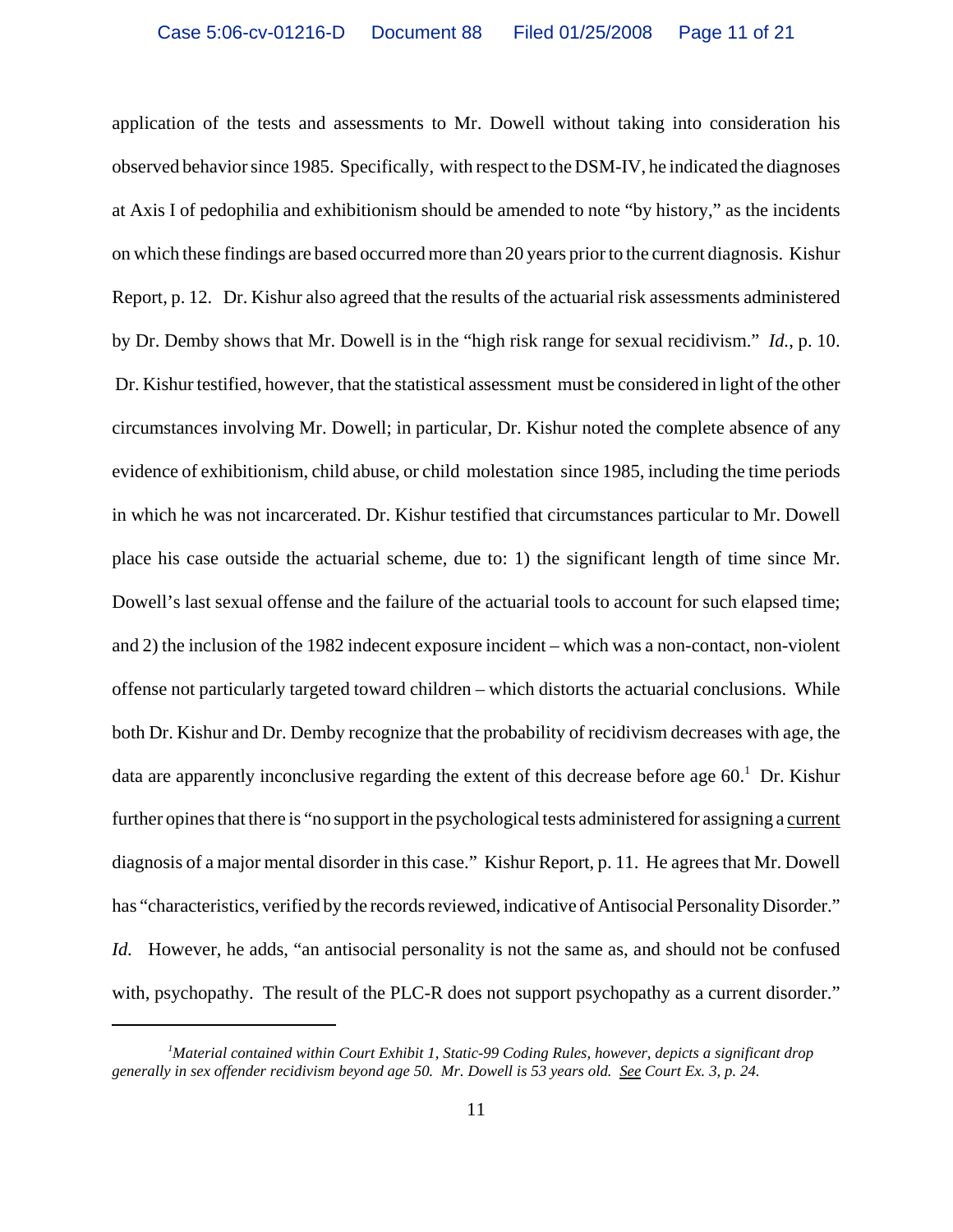Kishur Report, p. 11.

31. Dr. Kishur also disagreed with Dr. Demby's opinion that pedophilia and exhibitionism are chronic, life-long disorders. With respect to pedophilia in particular, he testified that mental health practitioners have recognized two categories: "fixated pedophilia," which appears to be chronic; and "situational pedophilia," which is transitory and less likely to result in reoffense. He noted that the DSM-IV indicates that pedophilia is not necessarily chronic. *See* DSM-IV § 302.2, Court Ex. 5.

 32. Although he found the tests administered by Dr. Demby to be appropriate and useful, Dr. Kishur opined that other tests are the best means of determining if a person can properly be diagnosed as a current pedophile. One of these tools is the Abel Assessment for Sexual Interest ("AASI") test, which Dr. Kishur administered to Mr. Dowell. The test consists of a questionnaire and Visual Reaction Time Test administered to the subject individual; the data obtained in the test is submitted online to the Abel Screening, Inc. Data Center ("Abel Data Center"), which evaluates the data in a proprietary computer program and then develops a report. In this case, Dr. Kishur administered the test to Mr. Dowell using a lap-top computer. In the Visual Reaction Time component of the test, Mr. Dowell was shown a series of images designed to measure his sexual reaction to preschool, grade school, adolescent, and adult males and females. Kishur Report, pp. 7-8. According to the results as evaluated by the Abel Data Center<sup>2</sup>, Mr. Dowell showed no sexual interest in pre-school or grade-school females. He showed sexual interest only in adult females and

*<sup>2</sup> Dr. Kishur could not explain the precise manner in which the Visual Reaction Time Test is evaluated by the Abel Data Center because all aspects of the electronic data input and report are regarded by Abel Screening, Inc. as proprietary information; thus, the on-site administrator of the test is not provided with this information. Instead, the test data are transmitted electronically to the Abel Data Center, which evaluates the results by means of a computer program; the resulting evaluation is electronically transmitted to the on-site administrator of the test in a computer report.*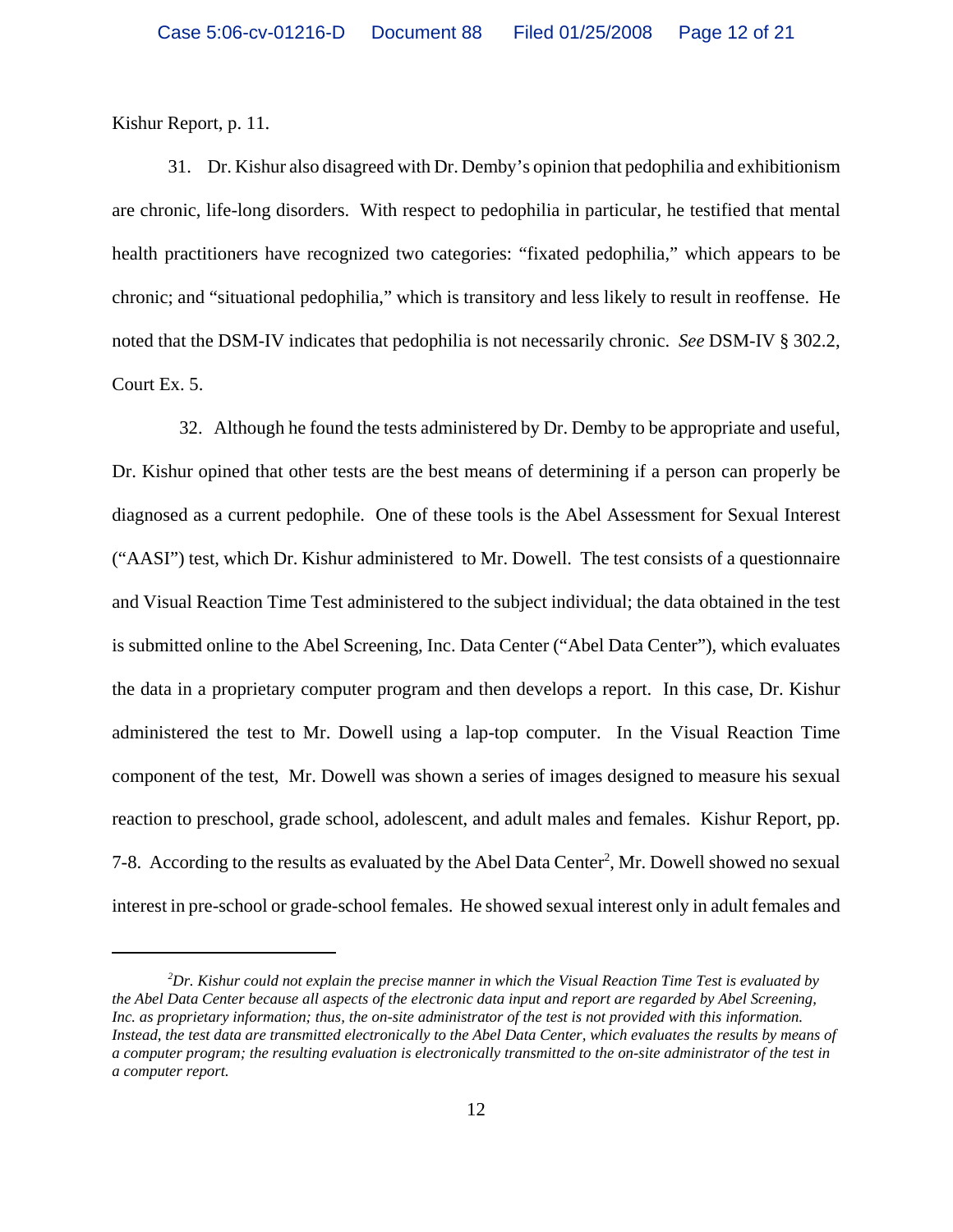adolescent females having adult physical characteristics. According to Dr. Kishur, the "objective measures of sexual interest indicate that Mr. Dowell does not have a distorted sexual interest pattern" at the present time. *Id.,* p. 8. The AASI test has a margin of error of +/– 21-22%, but according to Dr. Kishur, because Mr. Dowell's score was near the top of the range for interest in adult and adolescent females the margin of error does not significantly impact the test results regarding Mr Dowell.

33. Dr. Kishur testified that, although the AASI is not specifically designed to measure the risk of recidivism, its measurement of current deviant sexual interest (or "arousal patterns"), combined with other assessment tools, is used to assess the risk of recidivism. However, Dr. Kishur believes that the most effective method of accurately measuring current deviant sexual interest is Penile Plethysmography ("PPG"). A PPG test is administered by attaching a device to the individual's penis, and it measures the degree of arousal in response to images shown to him. In Dr. Kishur's opinion, a PPG is the most effective means of measuring current deviant interest, and the AASI is the next best method of measurement. He would have preferred to administer a PPG to Mr. Dowell but was unable to do so because the equipment is not portable, and there was no PPG equipment at the Grady County, Oklahoma jail where he interviewed and evaluated Mr. Dowell.

34. Dr. Demby confirmed that PPG equipment is available at FCI – Butner, where she interviewed and evaluated Mr. Dowell. She testified that a PPG was not administered to Mr. Dowell, and that it is typically not used by the government for forensic evaluations. She also noted that the subject must volunteer to undergo the PPG. According to Dr. Demby, the PPG test is not infallible, but can be helpful. There is no evidence in the record suggesting that Mr. Dowell was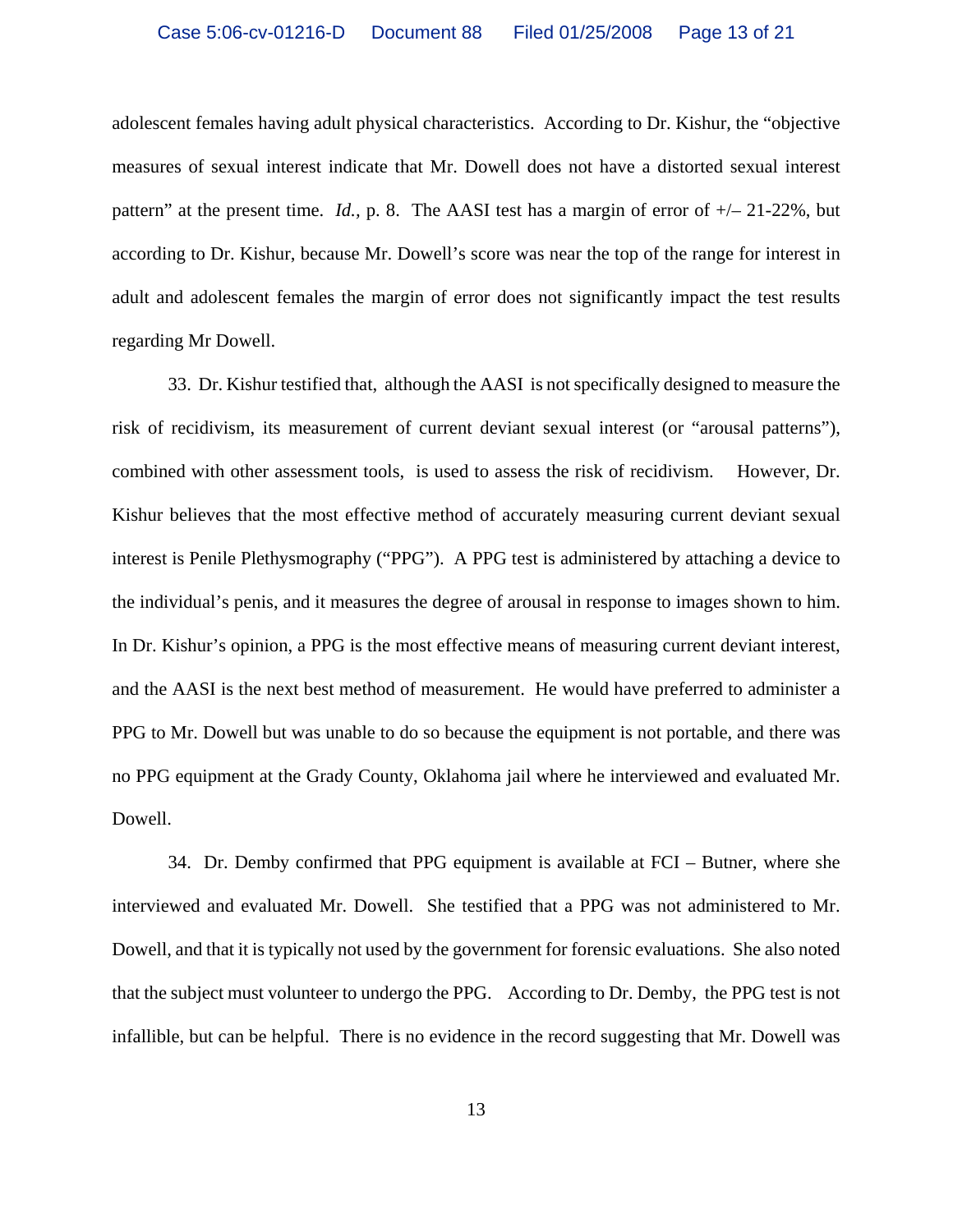asked whether he would submit to a PPG test.

35. Dr. Demby also testified that the AASI can be a useful evaluation method. Although she is not particularly experienced regarding the AASI, she questions its validity in situations in which the subject being tested is not forthcoming with his responses to the questionnaire, which she believes would make the AASI less reliable in Mr. Dowell's case because of his previous tendency to deny his past behavior. Dr. Kishur, however, testified that the visual portion of the AASI is beyond the subject's ability to manipulate.

36. As reflected above, the expert testimony in this case is conflicting. In summary, Dr. Demby, a highly qualified and competent psychologist, concluded that the diagnosis of Mr. Dowell – based in large part on his conduct over twenty years ago – holds true today. Dr. Demby opined that Mr. Dowell's mental disorders, namely pedophilia and exhibitionism, do not go away over time but can be managed if treatment is successful. Her diagnosis of Mr. Dowell, combined with the actuarial tools which she asserts suggest that Mr. Dowell is a high risk for recidivism, lead her to conclude that Mr. Dowell is a sexually dangerous person and thus meets the criteria for commitment under § 4247.

37. On the other hand, Dr. Kishur, also a highly qualified and competent psychologist, concluded that the historical diagnosis based on conduct from 1981 and 1984 is no longer viable. Dr. Kishur opined that the pedophilia disorder is not necessarily a chronic, life-long disorder, and that he found nothing to support a conclusion that Mr. Dowell currently suffers from pedophilia or exhibitionism. Dr. Kishur relies, *inter alia*, on the fact that, throughout Mr. Dowell's over twenty years of incarceration and over three-and-a-half years of time on release within the community, no evidence suggests that Mr. Dowell has committed any acts of sexual misconduct. Dr. Kishur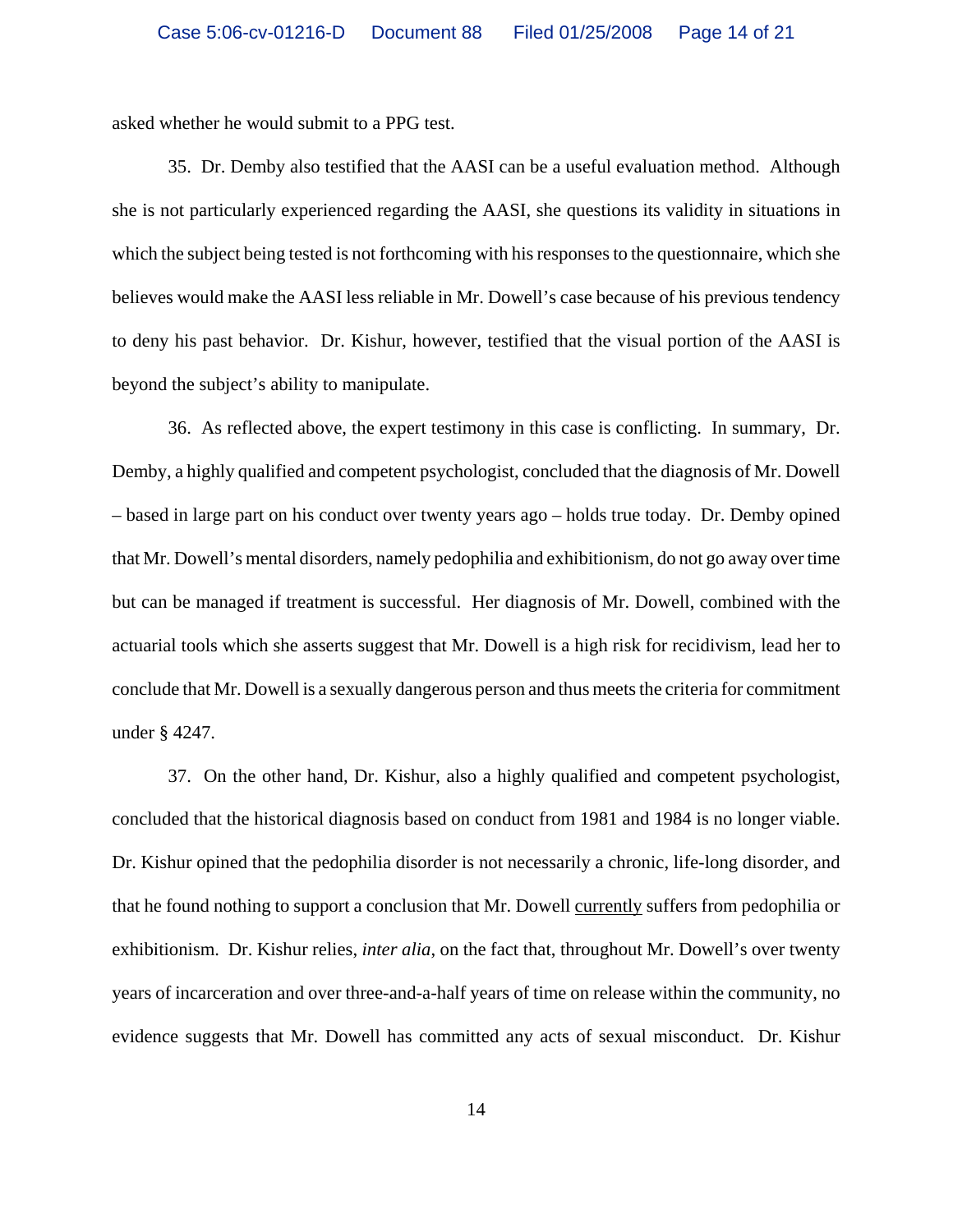discounts the actuarial tools, citing their significant margins of error and rigid inability to take into account a number of variables specifically relevant to Mr. Dowell. Significantly, Dr. Kishur also relies heavily on the results of the AASI test he administered to Mr. Dowell, which, Dr. Kishur is convinced, demonstrates that Mr. Dowell currently does not experience deviant sexual arousal patterns. The AASI test establishes, according to the test's creator and Dr. Kishur, that Mr. Dowell is sexually attracted to adult and adolescent females – an arousal pattern that both Dr. Kishur and Dr. Demby agree is normal. Thus, Dr. Kishur concludes that Mr. Dowell is not currently a sexually dangerous person, and does not meet the statutory criteria for commitment.

38. Dr. Kishur's opinion – not shared by Dr. Demby – that pedophilia is not always a chronic, life-long disorder, appears to be recognized in the DSM- IV which states in part: "The frequency of pedophilic behavior often fluctuates with psychosocial stress. The course is usually chronic, especially in those attracted to males.<sup>3</sup>

39. The only psychological test administered to Mr. Dowell which sought to determine his current sexual arousal patterns was the AASI test administered by Dr. Kishur. As noted, this test, according to Dr. Kishur, establishes that Mr. Dowell currently experiences normal sexual arousal patterns. Dr. Demby testified that the similar, and perhaps more reliable PPG test, was available to the government but was not administered to Mr. Dowell. Dr. Demby's only explanation for why the PPG was not administered regarding Mr. Dowell was that it is not normally a part of the government's evaluation process in these cases.

40. Dr. Kishur testified that he is convinced the AASI was properly administered to Mr.

*<sup>3</sup> See DSM-IV, § 302.2, Pedophilia (emphasis added). Mr. Dowell's disorder was diagnosed as one which focused on females. This portion of the DSM-IV was submitted by the parties, at the request of the Court, as a part of the DSM-IV material which they agree is relevant to the issues in this case. The DSM-IV material designated by the parties was admitted into evidence as Court Exhibit 5.*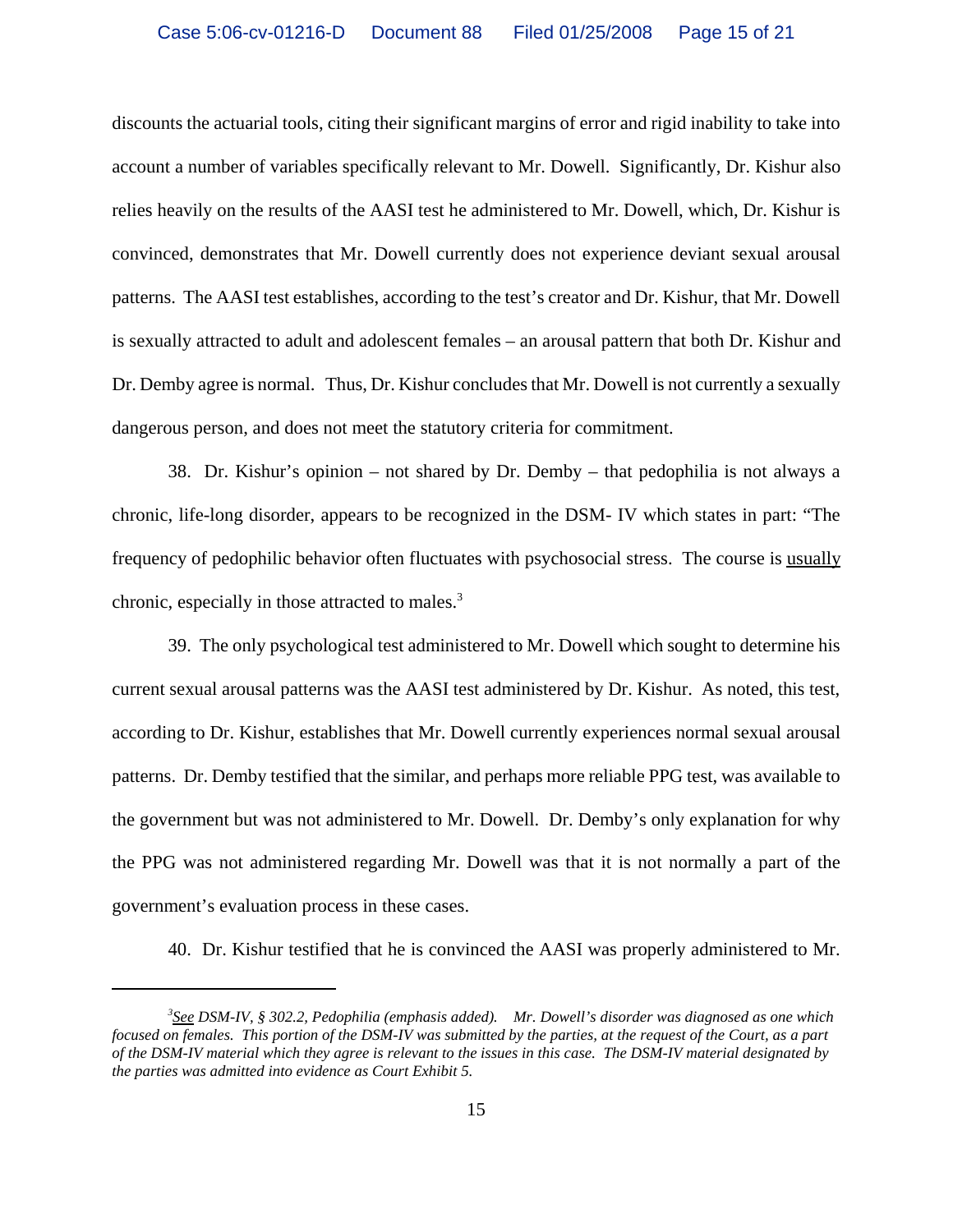Dowell, and the results are valid. Dr. Kishur has administered the test hundreds of times.

41. Dr. Kishur also relies heavily on the observed experience regarding Mr. Dowell during periods of his release in the community. In this regard the testimony of Mr. Dowell's wife and stepdaughter is important. Mrs. Lee Dowell testified that she met Mr. Dowell in 1994 while visiting another inmate at the facility where Mr. Dowell was incarcerated. She continued to visit him and, after his 1998 release, they were married. Mrs. Dowell reported a normal sexual relationship with Mr. Dowell that is mutually gratifying. Prior to their marriage, Mr. Dowell told her he had been convicted of child molestation; however, he did not tell her all of the details, and she did not know the age of the children he molested. According to Mrs. Dowell, he expressed sorrow and regret about his past conduct.

42. At the time of her marriage to Mr. Dowell, Mrs. Dowell had two granddaughters, ages four and eight, who resided with their mother, Laquita Arnold. At that time Ms. Arnold and her daughters resided in a community near the Dowells' residence; they also currently reside nearby. Mrs. Dowell testified that she has never seen Mr. Dowell engage in any inappropriate behavior involving her granddaughters. She also testified that the granddaughters, who are now 14 and 18 years old, have never reported that Mr. Dowell has acted improperly or said or done anything that would cause her concern. According to Mrs. Dowell, the granddaughters have been told that they must report inappropriate behavior by anyone. She testified that child molestation is of particular concern to her because her daughter (Laquita Arnold) was molested as a child, and both she and her daughter have taught the granddaughters to be aware of such behavior and report it immediately. Mrs. Dowell believes that, if Mr. Dowell had engaged in any inappropriate behavior, the granddaughters would have told their mother or Mrs. Dowell. As an example of the girls'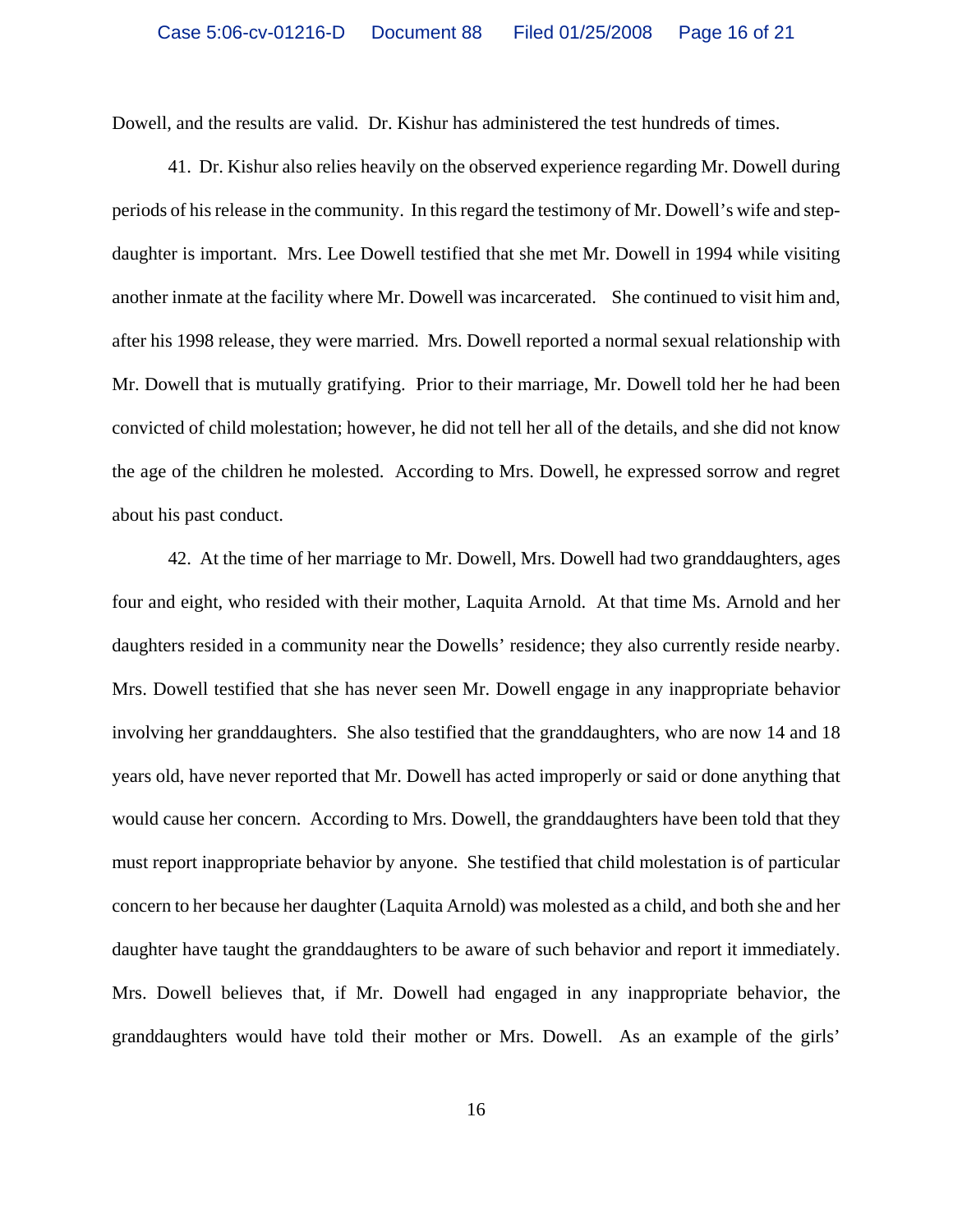willingness to do so, she recalled an incident in which one of the girls telephoned Ms. Arnold at work to report that a neighbor had acted improperly toward her.

43. Laquita Arnold testified that, prior to her mother's 1998 marriage to Mr. Dowell, he told Ms. Arnold about his conviction for child molestation. Child molestation is a sensitive issue for Ms. Arnold because she was molested as a child. Because of her experience and the fact that she had two small daughters, she was initially hesitant about her mother's relationship with Mr. Dowell. However, Ms. Arnold testified that she became comfortable after she observed him, and he expressed remorse about his past behavior. Ms. Arnold also testified that, because she was molested as a child, she made sure her daughters were well aware of what can happen and what molestation means; she had discussed this with them before she met Mr. Dowell. During the years she has known Mr. Dowell, she has never seen him engage in any behavior that she would regard as inappropriate toward her daughters or toward anyone else. She has never seen him engage in sexually violent conduct toward anyone. Her daughters have never exhibited any unusual behavior after being in Mr. Dowell's presence, and she has no concerns about them spending time with him.

44. Although Ms. Arnold is aware of Mr. Dowell's drug use, this has not caused her concern because she has never seen him engage in any conduct that would cause her to be worried about the safety of her children. She believes that child molesters should be prosecuted, and she would not hesitate to take action if she suspected that molestation occurred.

45. The Petitioner emphasized a purported lack of remorse by Mr. Dowell for past actions, and a related failure to accept responsibility for, and denial of, past conduct. Indeed, these traits were significant to Dr. Demby's ultimate opinion. Mr. Dowell was called as a witness by Petitioner (over objection by Respondent's counsel). In his testimony he substantially admitted his past sexual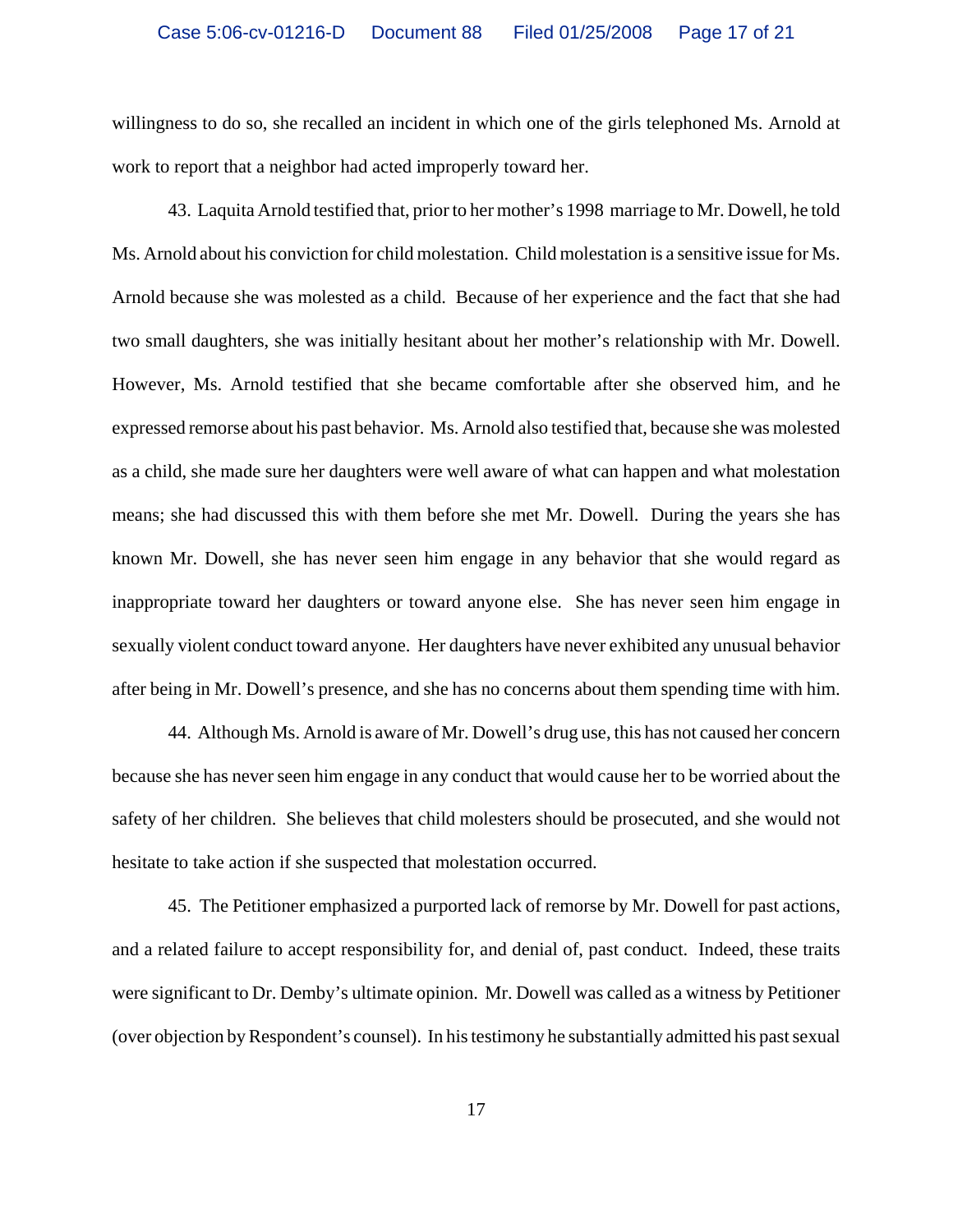misconduct as reflected in various reports, and he expressed remorse for such conduct. Mr. Dowell testified that he could not explain why he engaged in the previous sexual conduct for which he was incarcerated. With respect to exposing himself and masturbating in front of children in Germany in 1981 and 1982, he admitted that he was under the influence of drugs at that time. However, he denied having engaged in drug use prior to his sexual assaults on female children in 1984 and 1985. He denied having planned those assaults, and stated that he had no excuse for his conduct. Although he denied or did not recall some specific allegations regarding these incidents, he generally admitted that he engaged in the conduct.

46. Mr. Dowell also testified that he has not engaged in similar conduct since his incarceration in 1985 and that he has no sexual interest in prepubescent children. He testified that, throughout his confinement, he has attempted to understand how he could have ever engaged in such conduct. Although he testified that he was sexually attracted to young females at the time he committed the crimes, he asserts that he is no longer attracted to them, and has no sexual thoughts about prepubescent girls. He believes that his conduct on those occasions was wrong and he knows that he hurt the victims; he testified that he hopes they have had a good life, but he is concerned that they might not have overcome it. Mr. Dowell also testified that he believes his continued drug abuse during his several periods of release from incarceration was a method of punishing himself for his past conduct.

### III. CONCLUSIONS OF LAW

1. 18 U.S.C. § 4248 authorizes the Attorney General of the United States or his designee to certify a person who falls into one of three statutory categories as a "sexually dangerous person."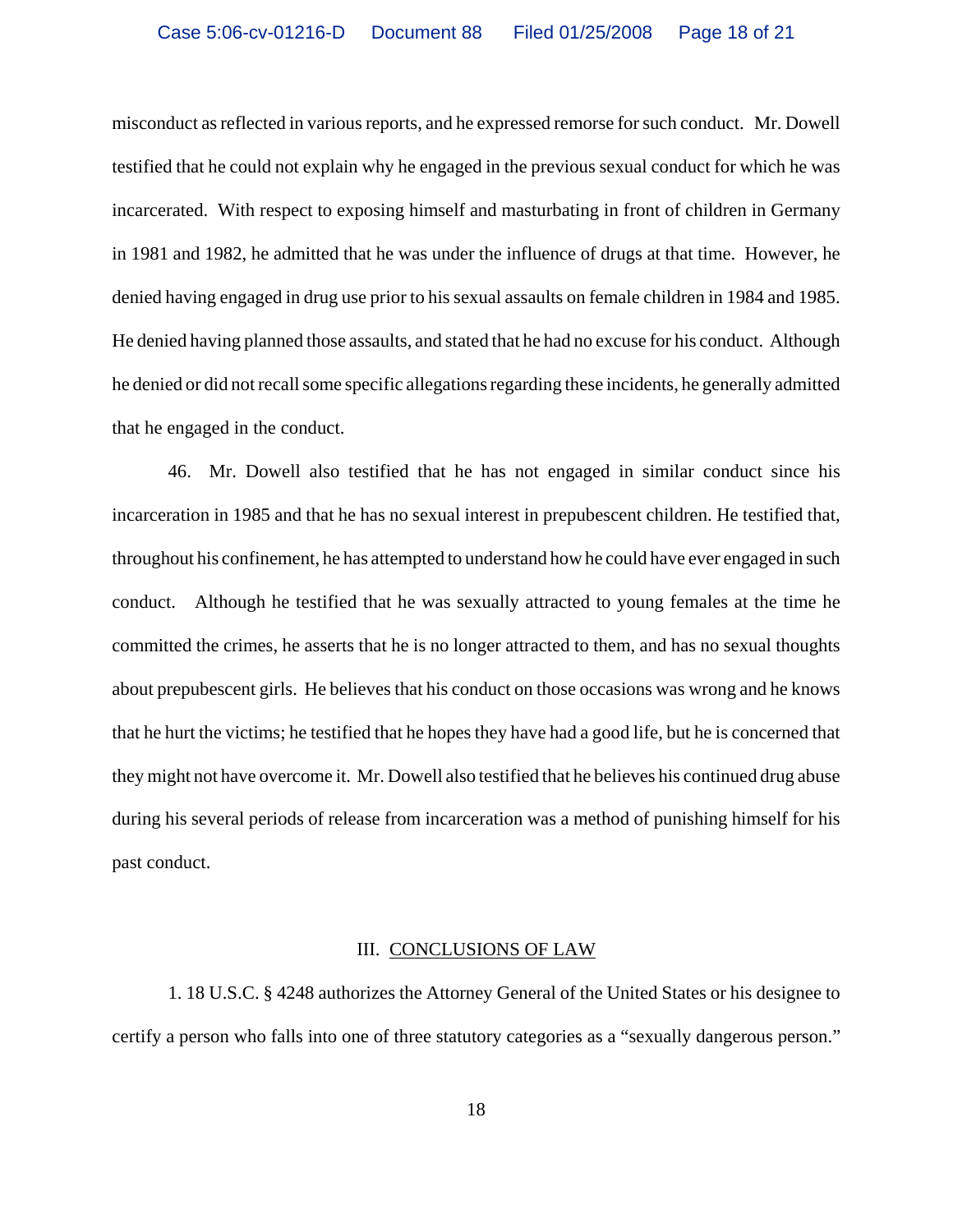In this case, the parties agree that the only category applicable to Mr. Dowell is that he is a person in the custody of the Bureau of Prisons<sup>4</sup>.

2. The government has the burden of proving that Mr. Dowell is a "sexually dangerous person" as defined by the statute. To satisfy that burden, the government must prove: a) that Mr. Dowell "has engaged or attempted to engage in sexually violent conduct or child molestation;" b) that Mr. Dowell "suffers from a serious mental illness, abnormality, or disorder;" and c) that, as a result of that illness, abnormality or disorder, Mr. Dowell "would have serious difficulty in refraining from sexually violent conduct or child molestation if released." 18 U.S.C. § 4247(a)(5) and (6).

3. The government has the burden of proving the foregoing elements by "clear and convincing evidence." 18 U.S.C. § 4747(d).

4. The Tenth Circuit does not have a pattern jury instruction defining "clear and convincing evidence." However, model jury instructions from other accepted sources define clear and convincing evidence as "evidence that produces in your mind a firm belief or conviction as to the matter at issue." *See* O'Malley, Grenig & Lee, Federal Jury Practice and Instructions - Civil § 104.02 (5<sup>th</sup> ed. 2000); Third Circuit Model Civil Jury Instructions, Instruction No. 1.11 (2006); Fifth Circuit Pattern Jury Instructions (Civil Cases), Instruction No. 2.14 (2006). The standard has also been defined as evidence that the question at issue is "highly probable." Federal Civil Jury Instructions of the Seventh Circuit, Instruction No. 1.28 92005); Manual of Model Civil Jury

*<sup>4</sup> The statute provides three categories of individuals who may be subject to the Act: 1) a person who is in the custody of the Bureau of Prisons; 2) a person who has been committed to the custody of the Attorney General under 18 U. S. C. § 4241(d) based on incompetence to stand trial; or 3) a person against whom all criminal charges have been dismissed solely for reasons relating to his mental condition. 18 U. S. C. § 4248(a). The parties agree that the only category applicable to Respondent is the first category.*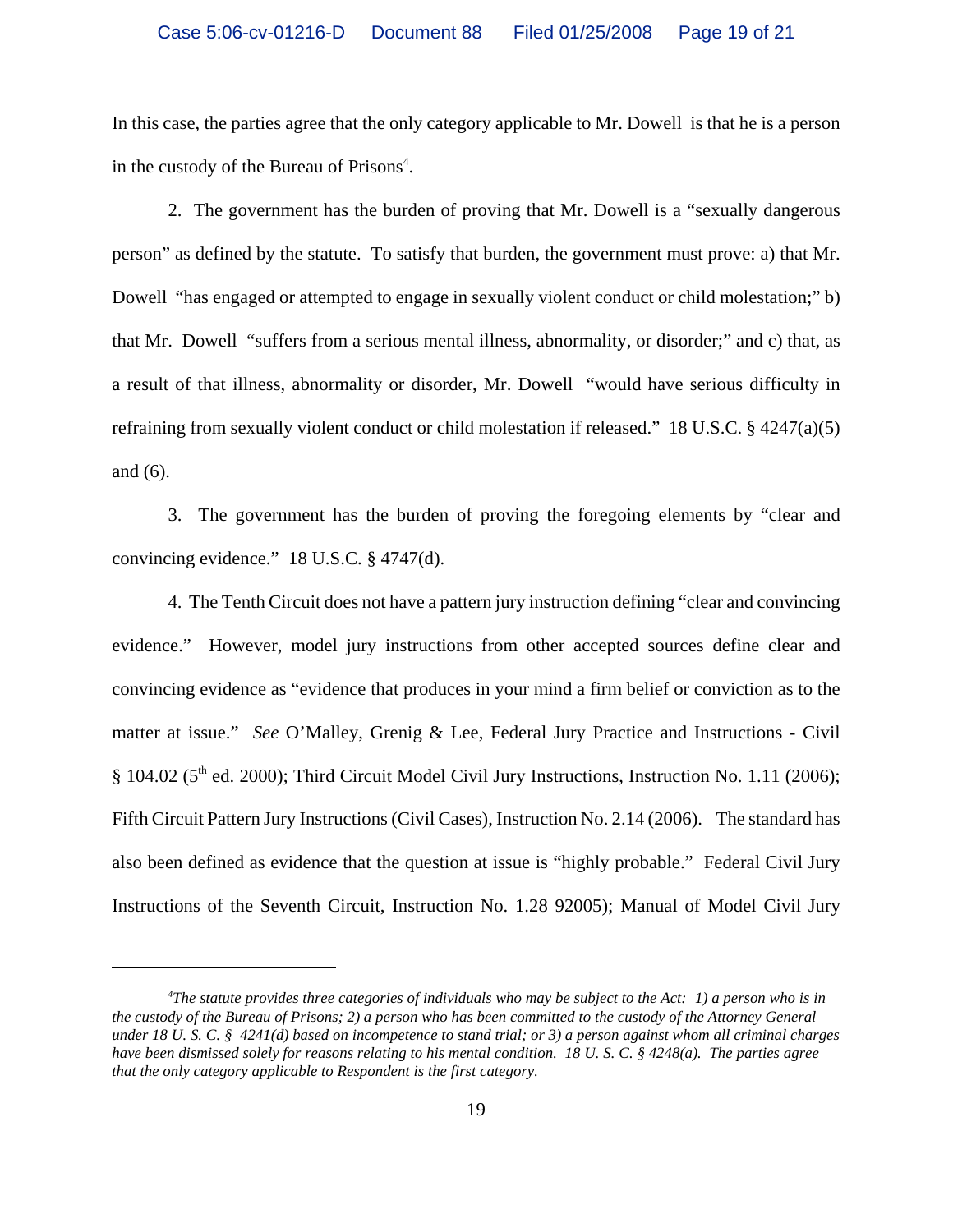Instructions for the District Courts of the Ninth Circuit, Instruction No. 1.4 (2007). In this case, both parties referred to the burden as requiring evidence sufficient to establish a firm belief that the matter at issue is highly probable.

5. The Court finds that, with respect to the first element of proof, the government has met its burden because it is not disputed that Mr. Dowell has prior convictions establishing that he has "engaged or attempted to engage in sexually violent conduct or child molestation."

6. With respect to the second required element, the government must prove that Mr. Dowell "suffers from a serious mental illness, abnormality, or disorder." Mr. Dowell argues, and the government does not dispute, that this element requires clear and convincing proof that Mr. Dowell currently has a serious mental illness, abnormality, or disorder.

7. The sharply conflicting psychological expert testimony – including the results of the only administered test pertinent to detecting deviant sexual arousal patterns which demonstrates no current deviant arousal, the absence of any known sexual misconduct committed by Mr. Dowell during a period of over twenty years of incarceration and over three-and-a-half years in the community as a result of periods of early release, the unrefuted observations of Mr. Dowell's wife and stepdaughter corroborating that Mr. Dowell has committed no sexual misconduct during periods of release, along with the other evidence and trial testimony, compel the conclusion that the proof in this case does not reflect a high probability that Mr. Dowell "suffers" from a serious mental illness, abnormality, or disorder and is currently a sexually dangerous person. Thus, the government has not met its statutory burden in this case with respect to the second requisite element of proof.

8. The third element of proof required is necessarily linked to the second element, as the government must prove that, " as a result of" a current serious mental illness, abnormality or